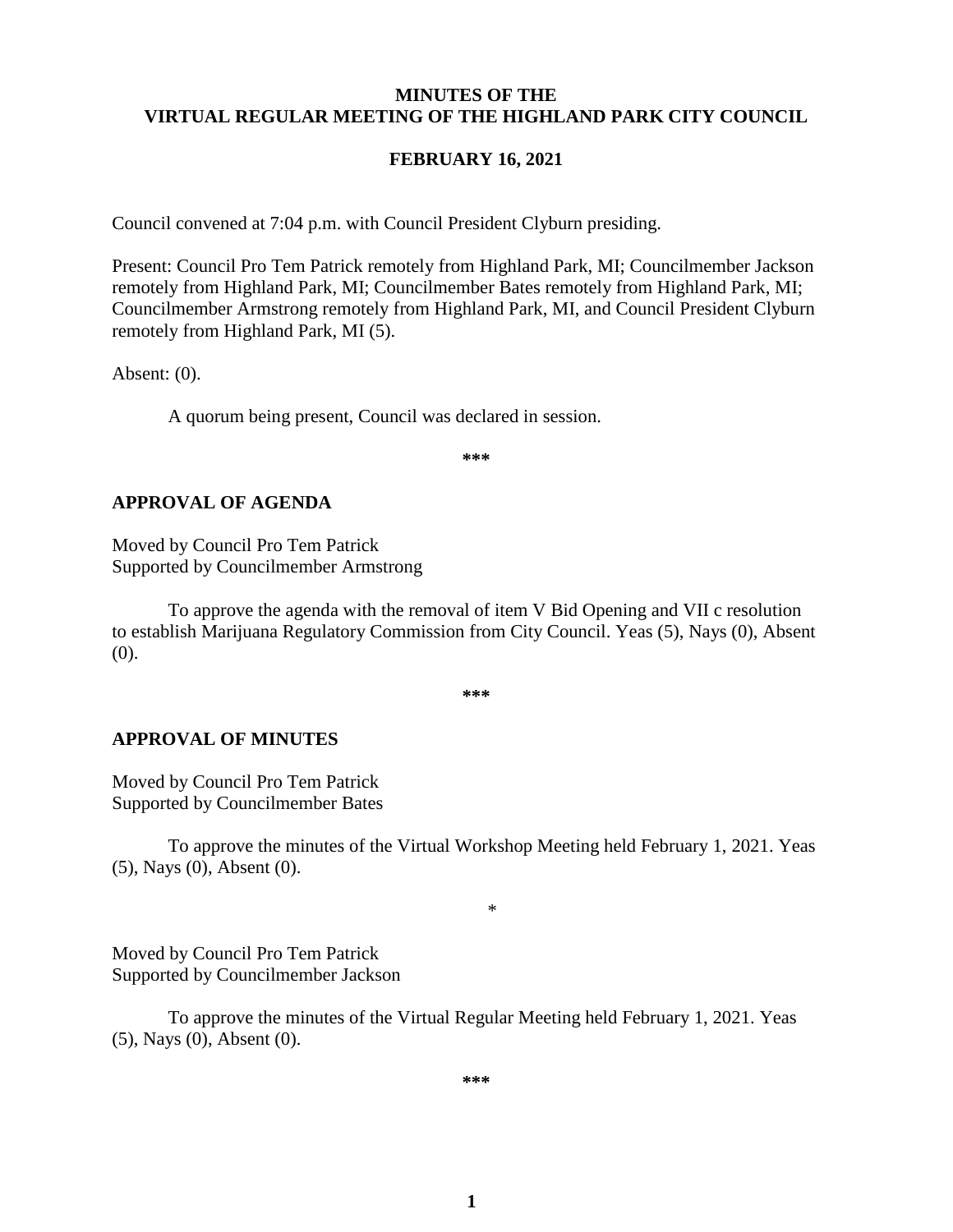### **ADMINISTRATION 02-16-21 V**

The following resolution was submitted for approval.

## **RESOLUTION TO SUBMIT A CORRECTIVE ACTION PLAN FOR THE JUNE 30, 2020 FISCAL YEAR**

Moved by Council Pro Tem Patrick Supported by Councilmember Bates

**WHEREAS**, City Council received the June 30, 2020 audit with noted deficiencies as explained and presented by the auditor,

**WHEREAS**, the Michigan Department of Treasury requires a corrective action plan with regard to the deficiencies,

**WHEREAS**, the City Administrator has reviewed the audit and submitted the attached corrective action plan to Council,

**BE IT FINALLY RESOLVED** the City Council approves the attached corrective action plan. Yeas (5), Nays (0), Absent (0).

**\*\*\***

# **CITY COUNCIL 02-16-21 VI a**

The following resolution was submitted for approval.

# **RESOLUTION TO ESTABLISH A LOCAL OFFICERS COMPENSATIONCOMMISSION IN THE CITY OF HIGHLAND PARK**

Moved by Council Pro Tem Patrick Supported by Councilmember Bates

**WHEREAS,** in accordance with Section 7-9 of the City of Highland Park Charter, the City of Highland Park shall establish a Compensation Commission, **and,**

**WHEREAS,** the Highland Park City Council adopted an amended Local Officers Compensation Commission ordinance on December 21, 2020 to set forth policies and procedures of the Local Officers Compensation Commission of the City of Highland Park, **and,**

**WHEREAS**, in accordance with the Local Officers Compensation Commission Ordinance there shall be a commission created to be known as the Local Officers Compensation Commission of the City of Highland Park, which shall be comprised of five (5) members, two (2) appointed by the Mayor and two (2) appointed by the City Council, and the fifth determined by the four (4) appointed members, **and**,

**WHEREAS,** one of the Mayor's appointees shall be selected from one of the top five business tax payers in the City of Highland Park, in which the Mayor appoints **Barbara Rykwalder** the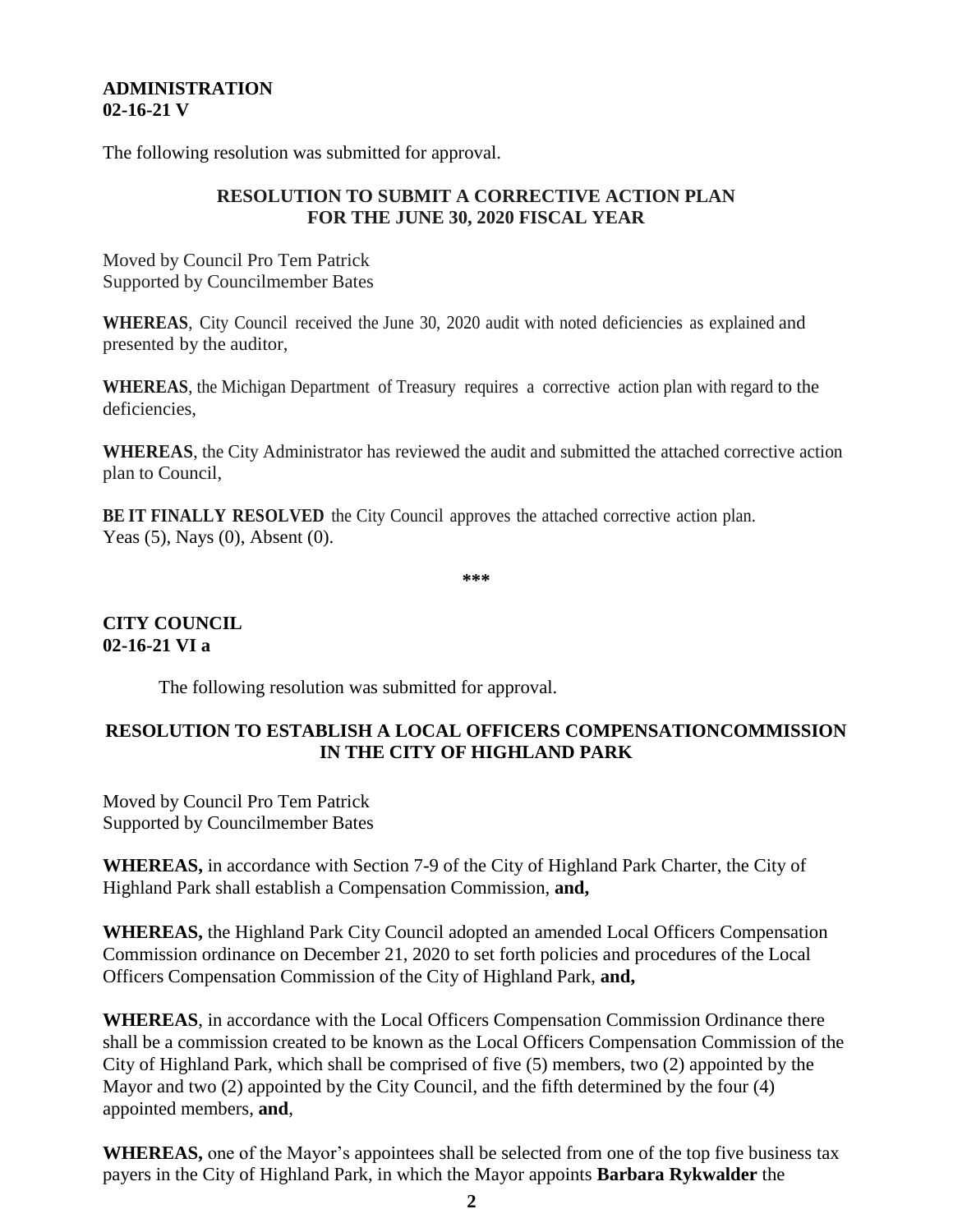Regional Manager of DTE **and,**

**WHEREAS,** the Mayor's second appointee must be a Highland Park resident in which theMayor appoints **Steven Bond**, **and,**

**WHEREAS,** the City Council shall appoint two members, both of whom shall be HighlandPark residents, **and,**

**WHEREAS,** all commissioners shall be appointed to 4-year terms, **and,**

**WHEREAS,** the Local Officers Compensation Commission is established to determine the appropriate annual compensation of all elected officials and their appointees and shall determine when compensation adjustments are necessary, **and,**

**WHEREAS,** the Local Officers Compensation Commission shall meet at least six months priorto the Highland Park municipal elections and every even numbered year thereafter and shall make its determination within forty-five calendar days of its first meeting, **NOW,**

**THEREFORE, BE IT RESOLVED THAT,** the Highland Park City Council approves the appointment to the Local Officers Compensation Commission for the City of Highland Park beginning on March 1, 2021 as follows:

| Theresa Johnson | 4-year term ending February 28, 2025 |  |
|-----------------|--------------------------------------|--|
| Angela Sawyer   | 4-year term ending February 28, 2025 |  |

Yeas (4) Clyburn, Patrick, Bates and Armstrong, Nays (1) Jackson, Absent (0).

\*

# **02-16-21 VI b**

The following resolution was submitted for approval.

### **RESOLUTION APPROVING THE RE-APPOINTMENTS TO THE BOARD OF REVIEW IN THE CITY OF HIGHLAND PARK**

Moved by Council Pro Tem Patrick Supported by Councilmember Bates

**WHEREAS,** in accordance with Section 9-3 of the City of Highland Park Charter, the City of Highland Park may appoint a Board of Review to hear and determine appeals from property tax assessments, **and,**

**WHEREAS,** the Board of Review shall be representative of a cross-section of the community and shall be composed of three, six, or nine residents and electors of the City of Highland Park,who shall be appointed by the majority of the City Council, **and,**

**WHEREAS,** on February 4, 2019, the City Council appointed four members to the Board of Review for two-year terms, **NOW,**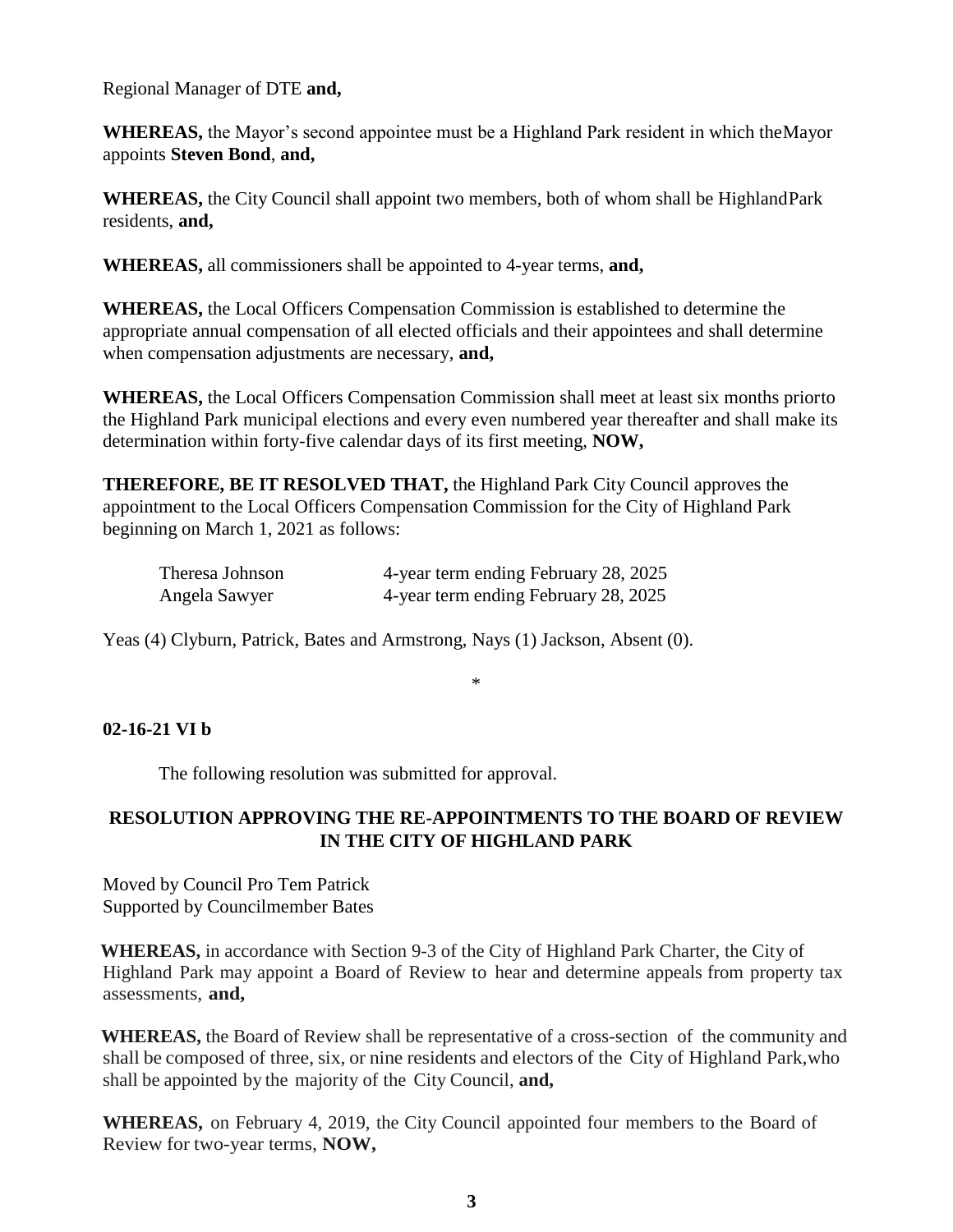**THEREFORE, BE IT RESOLVED THAT,** the Highland Park City Council approves the reappointments to the Board of Review for the City of Highland Park beginning on March 1, 2021 asfollows:

| Patricia Morgan          | 2-year term ending February 28, 2023 |
|--------------------------|--------------------------------------|
| Nathan Harvey            | 2-year term ending February 28, 2023 |
| <b>Florence Hamilton</b> | 2-year term ending February 28, 2023 |
| Raoul Harlin             | 2-year term ending February 28, 2023 |

Yeas (4) Clyburn, Patrick, Jackson and Bates, Nays (1) Armstrong, Absent (0).

\*

# **02-16-21 VI c**

The following ordinance amendment was submitted for approval.

We the City Council of the City of Highland Park do hereby initiate the following proposed ordinance:

AN ORDINANCE to amend the Highland Park Administration Code, Part Two,by adding to Chapter 230 Police Department.

CROSS REFERENCE: ORD Chapter 230 Police Department.

**WHEREAS**, the City of Highland Park Charter Section 5-1 states:

Sec. 5-1 The City Council

The City Council shall exercise all of the legislative powers of the City, except as otherwise provided by law, and shall provide for the public peace and health, and for the safety of persons and property.

**WHEREAS**, the City of Highland Park desires to amend policies and procedures for the Highland Park Police Department, **NOW,**

# **THEREFORE, THE CITY OF HIGHLAND PARK ORDAINS:**

Section 230 of the Codified Ordinances of Highland Park, 1983, be amended by adding Sections 230.03 to read as follows:

# 230.03 MONTHLY REPORTS REQUIRED.

The Police Chief shall make a report to Council once each month concerning the management and work of the Police Department and shall from time to time recommend to Council such rules and regulations as he or she deems necessary for the administration and efficiency of the Department.

Moved by Councilmember Bates Supported by Council Pro Tem Patrick

To table the above ordinance amendment. Yeas (5), Nays (0), Absent (0).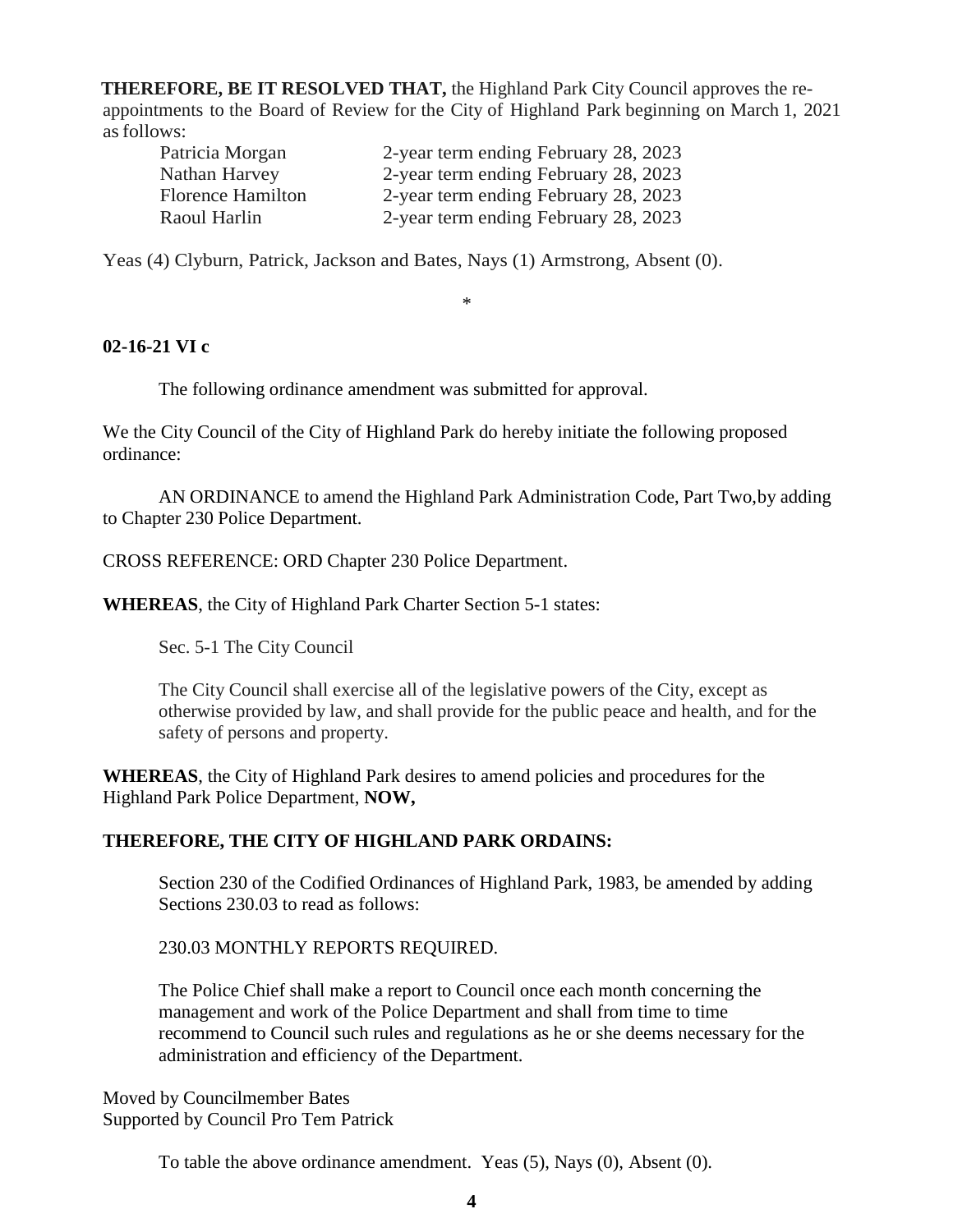#### **02-16-21 VI d**

The following resolution was submitted for approval.

### **RESOLUTION CHARGING MAYOR HUBERT YOPP WITH VIOLATING THE LAW THROUGH A CITY ORDINANCE VIOLATION**

Moved by Council Pro Tem Patrick Supported by Councilmember Bates

**Whereas,** the law of the City of Highland Park requires through Ordinance 232.04 Monthly Reports Required states… *The Fire Chief shall make a report to Council once each month concerning the management and work of the Fire Department and shall from time to time recommend to Council such rules and regulations as he or shedeems necessary for the administration and efficiency of the Department.* (Ord. 354; 1959 Code Sec. 4-104). **and,**

**Whereas,** the Legal Department of the City of Highland Park represented by TerryFord of the Ford Law Firm (under an expired contract) is bound by the HighlandPark City Charter to prosecute charter & ordinance violations as stated in the City Charter *Section 7-15 (4) Legal Department to prosecute charter & ordinance violations*. **and,**

**Whereas,** under the direction of Mayor Hubert Yopp and Terry Ford, have been communicated with on multiple occasions about the aforementioned illegal activity via email on  $8/18/20$ ,  $9/2/20$ and 10/22/20 and through requests at City Council meetings. **and,**

**Whereas,** Mayor Hubert You has publicly supported the most recent adaptation of theHighland Park City Charter, but has taken every opportunity to circumvent and violate the law and the City Charter; **and,**

**Whereas** the Highland Park City Council is still waiting patiently for these reports thatare required to be submitted, by law, to the City Council, **Now,**

**Therefore, Be It Resolved** that the Highland Park City Council hereby charges Mayor Hubert Yopp with yet another Charter Violation and this violation will be added to the City Council file of multiple violations he has engaged in and requests that Terry Ford of the Ford Law Firm performs his required duty under the Highland Park City Charter to prosecute the above charter and ordinance violation. Yeas (4) Clyburn, Patrick, Bates and Armstrong, Nays (1), Jackson, Absent (0).

**\*\*\***

### **TREASURER 02-16-21 VIII a**

The following resolution was submitted for approval.

# **RESOLUTION TO EXTEND THE INTERGOVERNMENTAL AGREEMENT BETWEEN THE CITY OF HIGHLAND PARK AND THE CITY OF HAMTRAMCK FOR INCOME TAX SERVICES**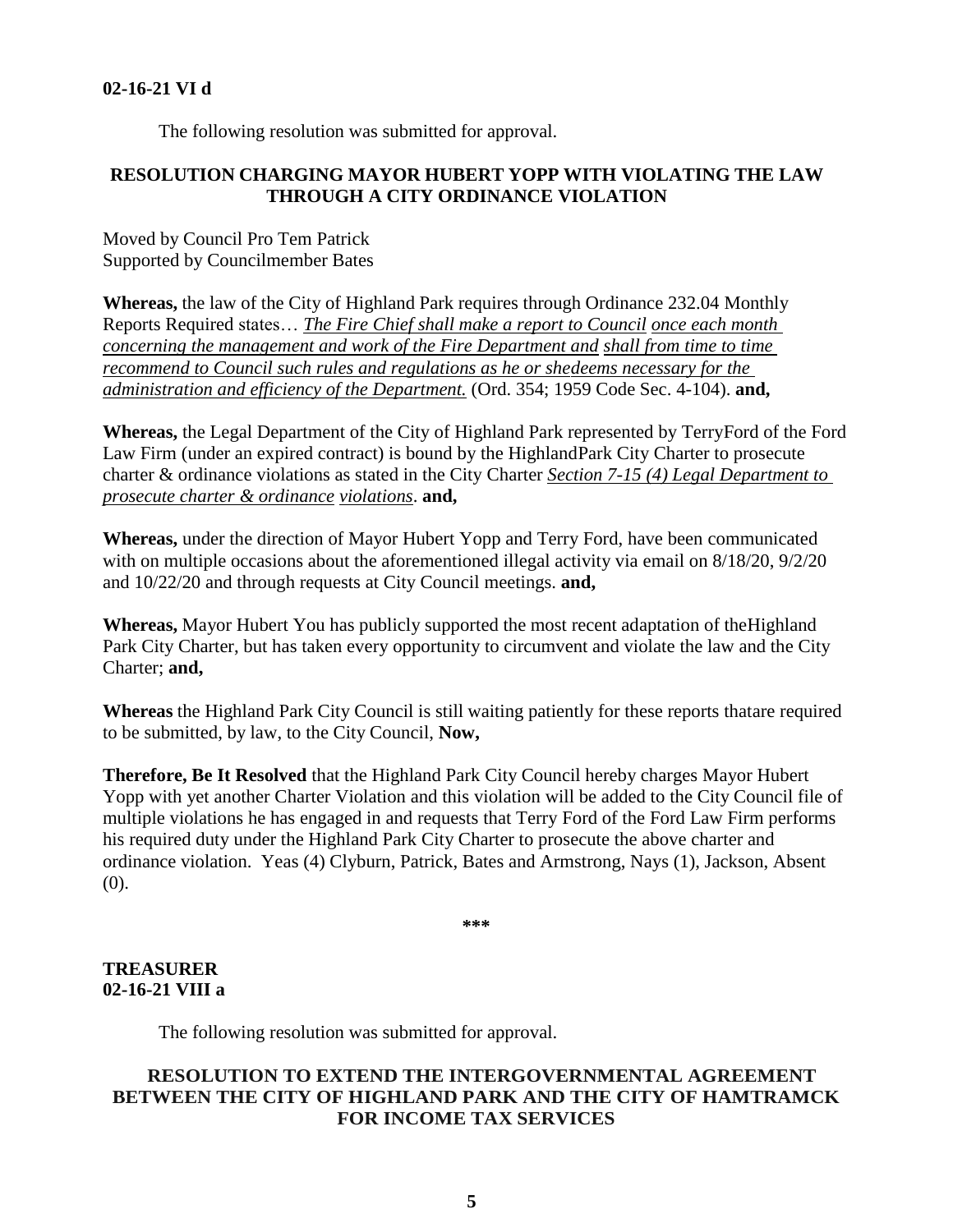Moved by Council Pro Tem Patrick Supported by Councilmember Bates

**WHEREAS,** Hamtramck and Highland Park entered into an Intergovernmental Agreement (IGA) dated December 22, 2009, wherein the city of Hamtramck agreed to provide personal income tax processing and collection services on behalf of Highland Park; and

**WHEREAS,** The IGA has been extended and modified by the Parties since the IGA became effective; and

**WHEREAS,** the parties are currently operating under the IGA on a month-to-month basis; and

**WHEREAS,** the Parties wish to extend the IGA for at least two (2) years with certain modifications to the IGA; and

**WHEREAS,** in Paragraph 5 - Payment terms, Paragraph 5b is modified to state that Highland Park shall pay a minimum payment to Hamtramck in the amount of Fifteen Thousand Eight Hundred (\$15,800.00) Dollars per month for the services provided by Hamtramck; and

**WHEREAS,** in Paragraph 7 - Term/Termination, the term of the IGA is extended through December 31, 2022 at the current rate for services. The IGA may be extended for one year for 2023, or any subsequent years, upon the approval of the city councils ofboth Hamtramck and Highland Park; and

**WHEREAS,** the Parties agree that Hamtramck may review and adjust the rates for services for the year 2022 and any subsequent year, at the beginning of each calendaryear, upon the approval of the Highland Park City Council.

**NOW, THEREFORE, BE IT RESOLVED,** that City Council approve the extension and modifications of the Intergovernmental Agreement between the City of Highland Park and the City of Hamtramck to provide personal income tax processing and collection services. Yeas (5), Nays (0), Absent (0).

\*

#### **02-16-21 VIII b**

The following resolution was submitted for approval.

# **RESOLUTION TO APPROVE REVISIONS TO THE POVERTY EXEMPTION GUIDELINES AND APPLICATION**

Moved by Councilmember Bates Supported by Councilmember Armstrong

**WHEREAS,** in accordance with section 211.7u of the Michigan Compiled Laws, the Cityof Highland Park has offered a partial poverty exemption, through the Board of Review, to qualified homeowners; and

**WHEREAS,** on December 23, 2020, the Governor signed Public Act 253, which made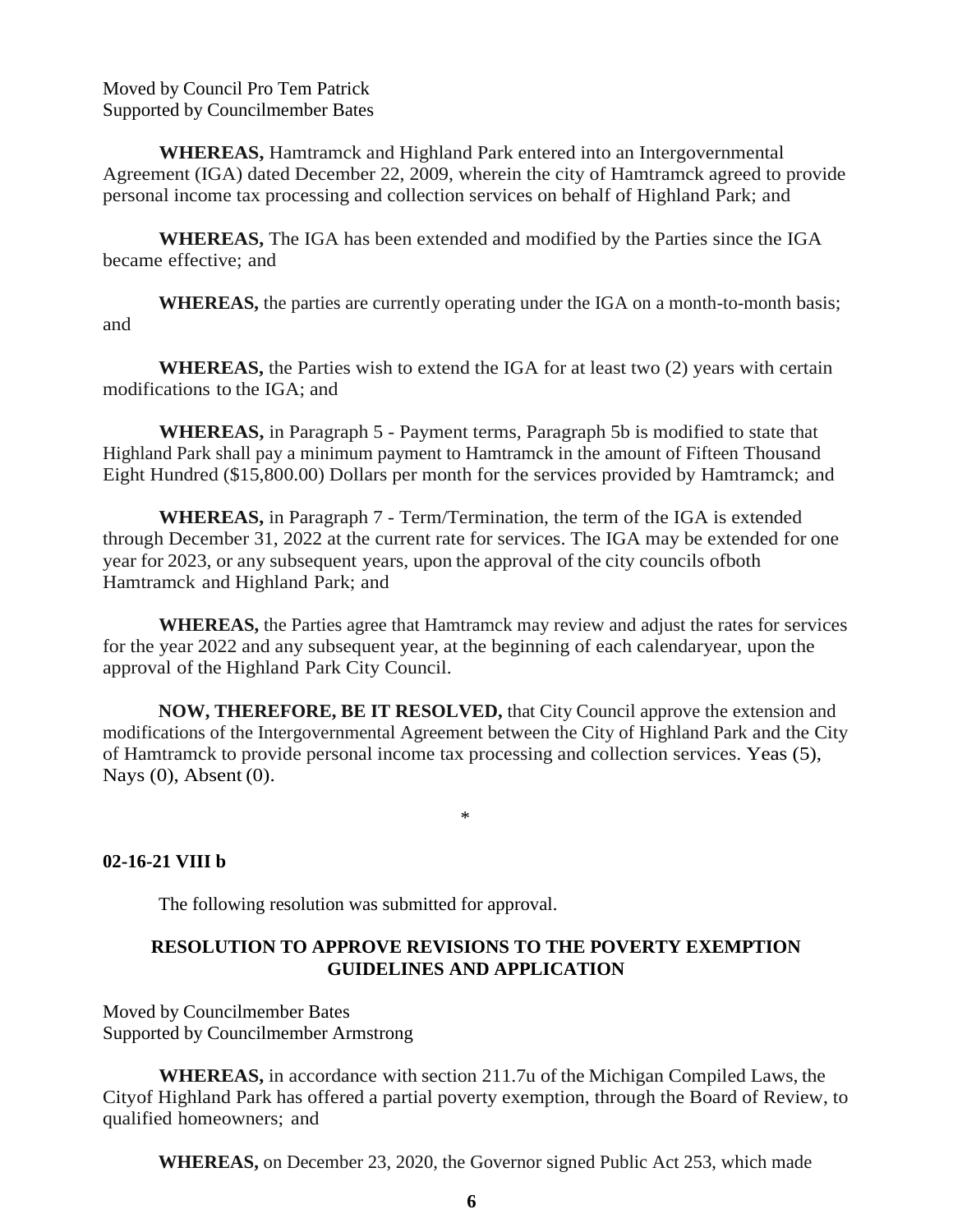additional changes to the poverty exemption section; and

**WHEREAS,** applicants that meet the income and asset qualifications will have the taxable value reduced by 50% for the current year; and

**WHEREAS,** poverty exemptions shall be granted for one year only; the property owner must apply every year in order to receive an exemption; and

**WHEREAS,** the State adopted an application for use in applying for Poverty Exemption,which excludes the Board's ability to deviate from the policy and guidelines for extraordinary circumstances; and

**WHEREAS,** The City's previous policy of considering an applicant's state income tax refund under the Michigan Property Tax Credit (MI1040CR) in determining the amount of reduction in taxable value, and which adversely affected income tax refunds if property taxes aredecreased, is no longer allowed.

**NOW, THEREFORE, BE IT RESOLVED,** that the City Council approve the revised poverty exemption guidelines and application. Yeas (5), Nays (0), Absent (0).

**\*\*\***

### **OUTSIDE COMMUNICATION**

The following communication was received from Parker Pride Alumni Association.

To this Honorable City Council Body;

The Parker Pride Alumni Association is requesting the procedure to secure the date for this year's Michigan Week Parade. The parade is scheduled for May 22, 2021. Thank you for any procedural information you can provide the Parker Pride Alumni Association.

Council President Clyburn asked Attorney Burton to assist in obtaining the process and procedure for using City property and/or having an event in the City of Highland Park.

**\*\*\***

#### **ADJOURNMENT**

Moved by Council Pro Tem Patrick Supported by Councilmember Armstrong

To adjourn the meeting, motion carried, meeting adjourned at 8:02 p.m.